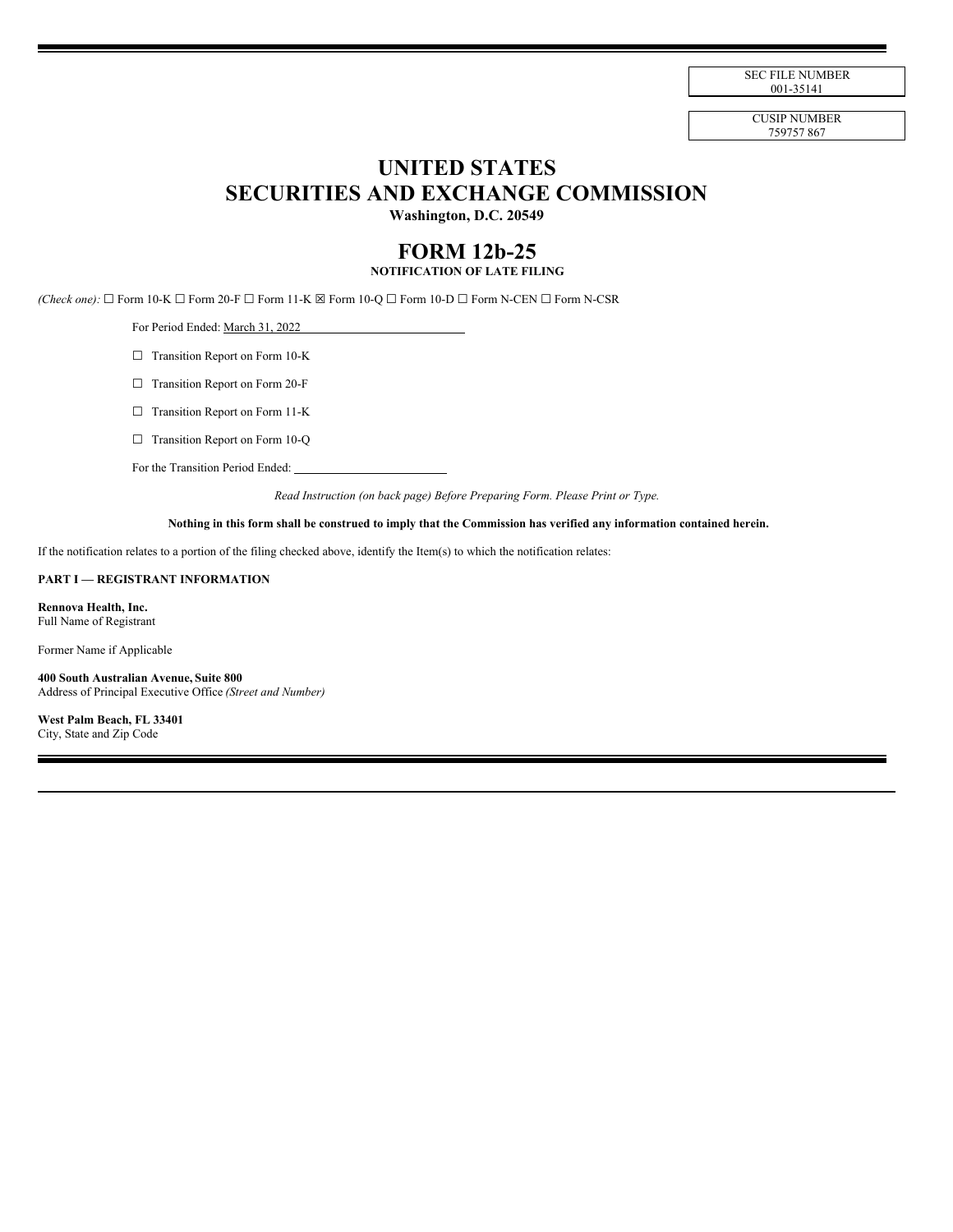### **PART II — RULES 12b-25(b) AND (c)**

If the subject report could not be filed without unreasonable effort or expense and the registrant seeks relief pursuant to Rule 12b-25(b), the following should be completed. (Check box if appropriate)

- (a) The reason described in reasonable detail in Part III of this form could not be eliminated without unreasonable effort or expense;
- ☒ (b) The subject annual report, semi-annual report, transition report on Form 10-K, Form 20-F, Form 11-K, Form N-CEN or Form N-CSR, or portion thereof, will be filed on or before the fifteenth calendar day following the prescribed due date; or the subject quarterly report or transition report on Form 10-Q or subject distribution report on Form 10-D, or portion thereof, will be filed on or before the fifth calendar day following the prescribed due date; and
	- (c) The accountant's statement or other exhibit required by Rule 12b-25(c) has been attached if applicable.

#### **PART III — NARRATIVE**

State below in reasonable detail why Forms 10-K, 20-F, 11-K, 10-Q, 10-D, N-CEN, N-CSR, or the transition report or portion thereof, could not be filed within the prescribed time period.

Rennova Health, Inc. (the "Company") is unable to file, without unreasonable effort and expense, its Quarterly Report on Form 10-Q for the quarter ended March 31, 2022 within the prescribed time period because the Company is still compiling information for the Form 10-Q and its auditors have not completed their review of the financial statements for the quarter then ended. The Company expects to file its Form 10-Q on or prior to the fifth calendar day following the prescribed due date.

#### Persons who are to respond to the collection of information contained in this form are not required to respond unless the form displays a currently valid OMB control **number.**

(Attach extra Sheets if Needed)

#### **PART IV — OTHER INFORMATION**

(1) Name and telephone number of person to contact in regard to this notification

| Seamus Lagan       | 56           | $Q \leq 4$<br>1626<br>ບບບ |
|--------------------|--------------|---------------------------|
| 'Name <sub>r</sub> | Area<br>Code | l'elephone Number)        |

(2) Have all other periodic reports required under Section 13 or 15(d) of the Securities Exchange Act of 1934 or Section 30 of the Investment Company Act of 1940 during the preceding 12 months or for such shorter period that the registrant was required to file such report(s) been filed? If answer is no, identify report(s).

Yes ⊠ No □

(3) Is it anticipated that any significant change in results of operations from the corresponding period for the last fiscal year will be reflected by the earnings statements to be included in the subject report or portion thereof?

Yes □ No ⊠

If so, attach an explanation of the anticipated change, both narratively and quantitatively, and, if appropriate, state the reasons why a reasonable estimate of the results cannot be made.

| ł<br>×, |  |
|---------|--|
| I       |  |
|         |  |